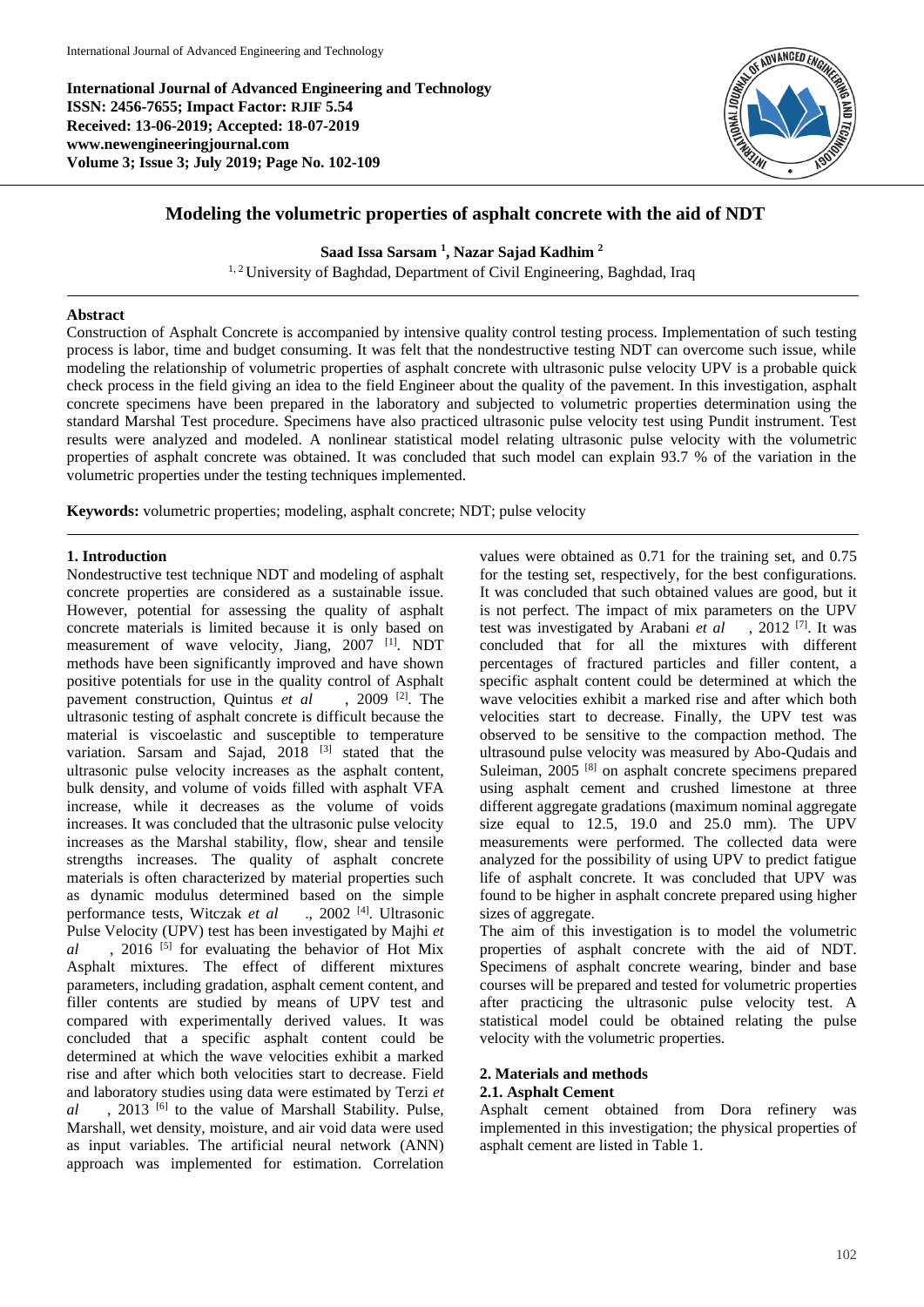**Table 1:** Physical Properties of Asphalt Cement

| <b>Property</b>                                  | <b>Coarse Aggregate</b> | <b>Fine Aggregate</b>    |
|--------------------------------------------------|-------------------------|--------------------------|
| Bulk Specific Gravity (ASTM C 127 and C 128)     | 2.610                   | 2.631                    |
| Apparent Specific Gravity (ASTM C 127 and C 128) | 2.641                   | 2.6802                   |
| Percent Water Absorption (ASTM C 127 and C 128)  | 0.423                   | 0.542                    |
| Percent Wear (Los-Angeles Abrasion) (ASTM C 131) | 20.10                   | $\overline{\phantom{0}}$ |

# **2.2 Coarse and Fine Aggregates**

Crushed Coarse and fine aggregates have been implemented in this investigation, it was obtained from Al-Nibaee quarry, Table 2 exhibits the physical properties of aggregates.

**Table 2:** Physical Properties of Al-Nibaee Coarse and fine Aggregates

| <b>Property</b>                                     | Coarse<br><b>Aggregate</b> | Fine<br>Aggregate |
|-----------------------------------------------------|----------------------------|-------------------|
| Bulk Specific Gravity (ASTM C 127<br>and $C$ 128)   | 2.610                      | 2.631             |
| Apparent Specific Gravity (ASTM C<br>127 and C 128) | 2.641                      | 2.6802            |
| Percent Water Absorption (ASTM C)<br>127 and C 128) | 0.423                      | 0.542             |
| Percent Wear (Los-Angeles<br>Abrasion) (ASTM C 131) | 20.10                      |                   |

# **2.3 Mineral Filler**

The mineral filler used in this investigation is limestone dust and it was obtained from Karbala plant. The physical properties of the filler are presented in Table 3.

**Table 3:** Physical Properties of Filler (Limestone dust).

| <b>Property</b>        | Value |
|------------------------|-------|
| Bulk specific gravity  | 2.617 |
| % Passing Sieve No.200 | 94    |

# **2.4 Selection of Asphalt Concrete Combined Gradation**

The selected gradation in this work are according to the limitations by the SCRB, 2003<sup>[10]</sup> for dense graded base, binder, and wearing courses, with (25, 19, and 12.5) mm nominal maximum size of aggregates respectively. Fig. 1 exhibits the implemented aggregate gradations.



**Fig 1:** The implemented aggregate gradation according to SCRB, 2003

# **2.5 Preparation of Hot Mix Asphalt Concrete**

The aggregates were dried in an oven to a constant weight at 110ºC, then sieved to different sizes, and stored separately. The required Coarse and fine aggregates were combined with mineral filler to meet the specified gradations of

various asphalt concrete layers as per SCRB, 2003<sup>[10]</sup> limitations. The combined aggregate mixture was heated to 150ºC before mixing with asphalt cement. The asphalt cement was heated to the same temperature of 150ºC, then it was added to the heated aggregate to achieve the desired amount and mixed thoroughly using mechanical mixer for two minutes until all aggregate particles were coated with thin film of asphalt cement. Marshall Size specimens were prepared in accordance with ASTM D1559, 2013<sup>[9]</sup> using 75 blows of Marshall Hammer on each face of the specimen for binder and wearing courses specimens. On the other hand, 50 blows of Marshall Hammer on each face of the specimen was implemented for base course. Specimens with optimum asphalt content and 0.5% of asphalt above and below the optimum have been prepared for each layer. Fig. 2 shows part of the prepared specimens.

# **2.6 Ultrasonic Pulse Velocity Measurement**

The portable ultrasonic nondestructive digital indicating tester (Pundit) was implemented in this study. The device generates and receives ultrasonic waves and has a digital display of the results. A frequency of 54 kHz and accuracy of 0.1 was implemented through this study to measure the ultrasonic pulse velocity through the specimens. The direct transmission arrangement was used in this study. The pulser and receiver were placed on opposite specimen parallel surfaces according to ASTM C597, 2013<sup>[9]</sup>. Calibration of the pundit was done before testing to check the accuracy of the transit time measurements. Eight readings were performed and averaged for each specimen. The ultrasonic pulse velocity test apparatus is demonstrated in Fig. 3. All the prepared asphalt concrete specimens have practiced the NDT before they were subjected to Volumatic properties determination.



Fig 2: Part of the prepared specimens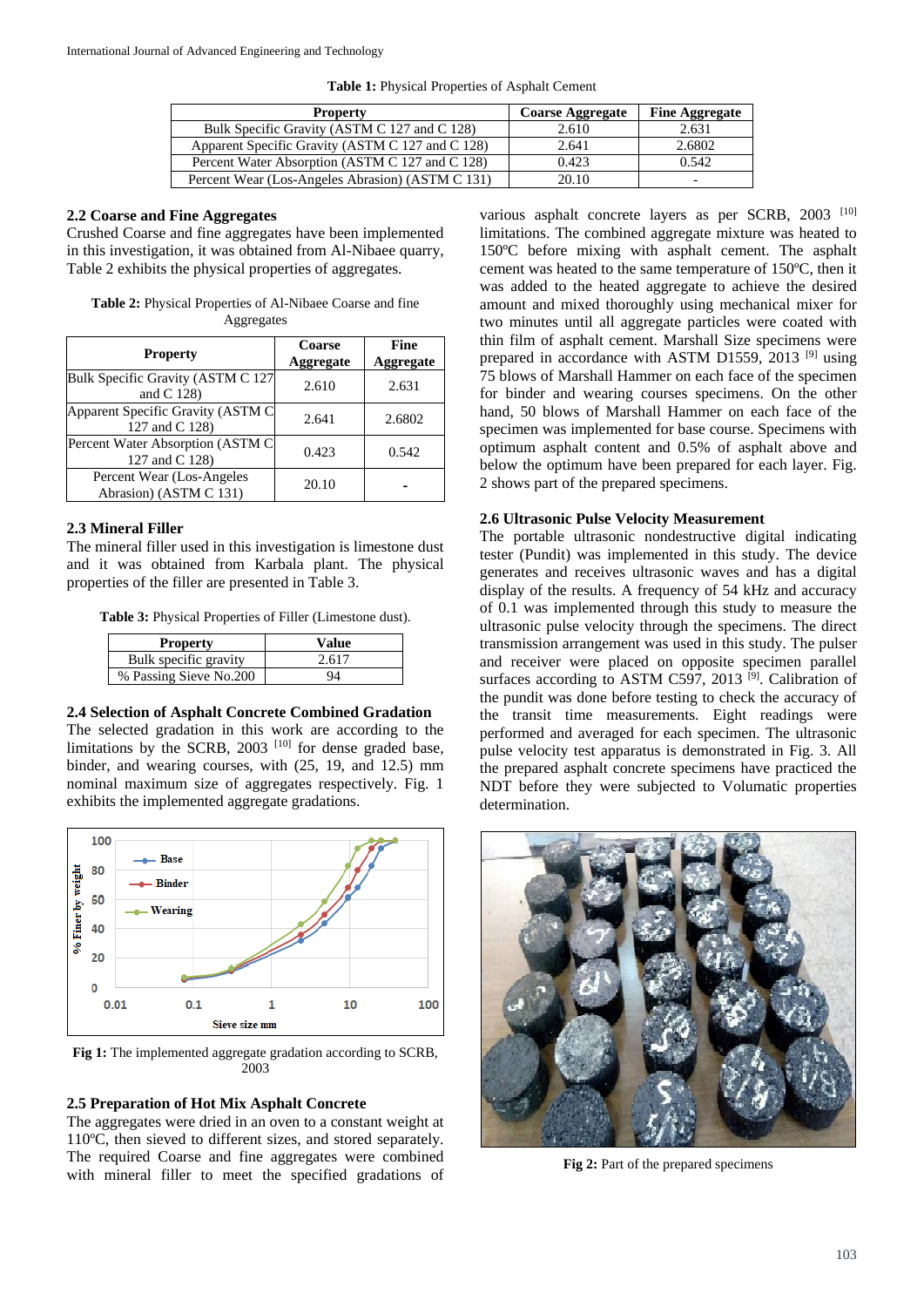

**Fig 3:** Ultrasonic pulse velocity apparatus

### **2.7 Volumetric Properties Determination**

The prepared asphalt concrete specimens have been subjected to volumetric properties determination according to ASTM D1559<sup>[9]</sup>. The bulk density D ( $gm/cm<sup>3</sup>$ ), volume of voids Vv %, Voids in mineral aggregates VMA, Voids filled with asphalt VFA %, asphalt content %, filler content % and maximum theoretical density  $D$  max ( $gm/cm<sup>3</sup>$ ) were also determined.

# **3. Statistical Analysis and Modeling**

The statistical analysis was implemented in the development of the model relating the dependent variables (ultrasonic pulse velocity) to the number of independent variables (volumetric properties). A mathematical relationship between dependent and independent variables was the goal in mind of measuring future values of those predictors and inserting them into the statistical relationship to predict future values of the target variable. It is desirable to give some measure of uncertainty for the predictions, typically a prediction interval that has some assigned level of confidence like 95%. Another task in the process is model building. Thus, a significant level of 0.05 was chosen. Model selection, fitting and validation are the basic steps of the model building process.

# **3.1 Identification of Dependent and Independent Variables of the Developed Model**

To achieve the requirements of modeling, several variables were used. These variables are listed in Table 4.

#### **Table 4:** Independent and Dependent Variables Considered in Regression Analysis.

| <b>Independent Variables</b> |                               |                    |  |  |  |  |
|------------------------------|-------------------------------|--------------------|--|--|--|--|
| <b>Abbreviation</b>          | <b>Description</b>            | Unit               |  |  |  |  |
| A.C                          | <b>Asphalt Cement Content</b> | $\frac{0}{0}$      |  |  |  |  |
| F.C                          | <b>Filler Content</b>         | $\%$               |  |  |  |  |
| Ca                           | Coarse aggregates content     | $\%$               |  |  |  |  |
| Сu                           | Coefficient of uniformity     |                    |  |  |  |  |
| Cc                           | Coefficient of curvature      |                    |  |  |  |  |
| V. M. A                      | Voids in Mineral Aggregate    | $\frac{0}{0}$      |  |  |  |  |
| <b>V.F.A</b>                 | Voids Filed with Asphalt      | %                  |  |  |  |  |
| A.V                          | Air Voids                     | $\frac{0}{0}$      |  |  |  |  |
| D                            | Density                       | gm/cm <sup>3</sup> |  |  |  |  |
| D max.                       | Maximum theoretical density   | gm/cm <sup>3</sup> |  |  |  |  |
|                              | Dependent Variables           |                    |  |  |  |  |
|                              | Ultrasonic pulse velocity     | mm/microseconds    |  |  |  |  |

# **3.2 Checking the Sample Size**

Sample size was checked as shown in Table 5 and calculated by using equation 1, kennedy and neville, 1986 [11] .

Sample Size =  $(Z - score)$  <sup>2</sup> SD (1-SD) / (significant level)  $2(1)$ 

Where:

Z- score = constant value corresponding to the confidence level (for confidence level of 95%, Z-score= 1.96.  $SD =$  standard deviation

Significant level  $= 0.05$ 

**Table 5:** Sample size for the model.

| Dependent variable                               |          | Standard   Number of | <b>Required</b><br>deviation specimens $N$ sample size $N$ |
|--------------------------------------------------|----------|----------------------|------------------------------------------------------------|
| Ultrasonic pulse<br>velocity<br>(mm/microsecond) | 0.123622 | 99                   | 58                                                         |

# **3.3 Checking for Outliers**

The experimental work includes collecting the data and distribution of the data in group concentrated within limited margin calculated from the frequency of the data. Sometimes, due to testing mistakes or other abnormal condition, a data set is considered as extreme or outliers by checking those extreme values using Chauvinist's criterion and absolute tabulated sample size value as in Table 6. It was noticed that all tabulated values are more than the test results, thus, there are no outliers. To eliminate the data for modeling purposes to increase the  $\mathbb{R}^2$ , the standardized residuals are removed from data matrix. The standardized residuals are an indication of how the residuals are large in the standard deviation units, and it is equal to the observed minus the estimated value and divided by the standard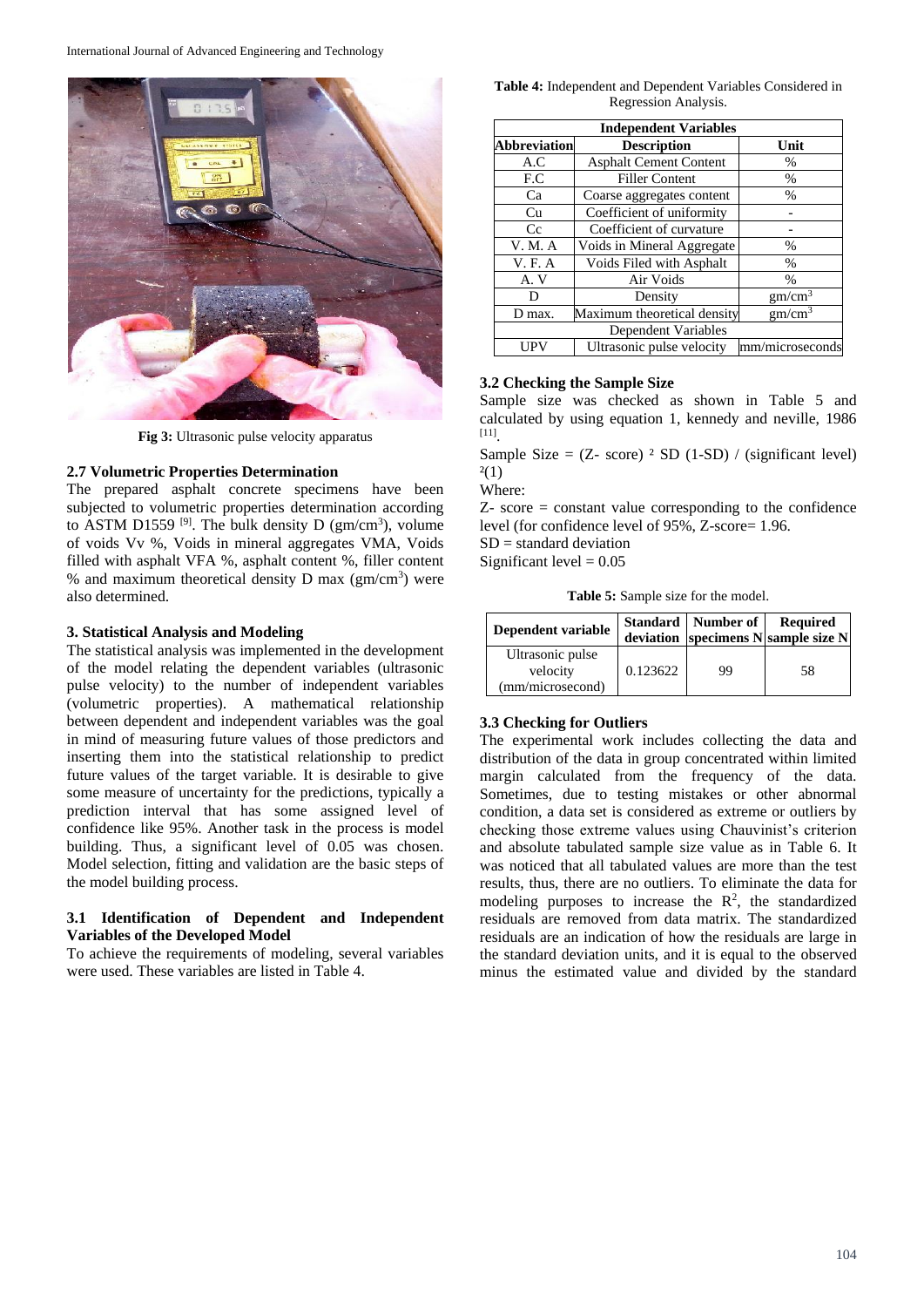deviation. In the case of nonlinear regression, the residuals of high absolute value are removed resulted from observed minus estimated values, Montgomery and Peck, 2009<sup>[12]</sup>.

|  | <b>Table 6:</b> Chauvinist's test |  |  |
|--|-----------------------------------|--|--|
|--|-----------------------------------|--|--|

| Ultrasonic NMin. Mean Max. S. D.    (min. -   (max. -  Tabulated |  |  |  |       |
|------------------------------------------------------------------|--|--|--|-------|
| velocity 993.5443.8054.0590.123 2.116 2.055                      |  |  |  | 2.802 |

# **3.4 Testing of Normality**

Kolmogorov Smirnov (K-S) and Shapiro Wilk test were

used to check the distribution of variables and to develop a model. Herrin *et al* , 1995<sup>[13]</sup> stated that the K-S statistics D is based upon the maximum distance between  $F(y)$  and  $F$ n (y); that is equation 2. Table 7. Show the result of normality checking of the model.

$$
D = \max. [F(y) - Fn (y)] \dots \dots \dots \dots \tag{2}
$$
  
Where:

 $F(y)$  = Normal cumulative probabilities (From normal distribution table)

 $Fn(y) = Sample cumulative distribution function.$ 

|          | <b>UPV</b>                                                                                    | $\frac{6}{6}$<br>Asphalt. |             | coefficient of<br>uniformity<br><b>Cu</b> | coefficient<br><b>Cc</b> |         | $\frac{0}{0}$<br>Vv | $\frac{0}{0}$        | $\frac{0}{0}$<br>VFA | $%$ of  | D<br>max.          |
|----------|-----------------------------------------------------------------------------------------------|---------------------------|-------------|-------------------------------------------|--------------------------|---------|---------------------|----------------------|----------------------|---------|--------------------|
|          | 99                                                                                            | 99                        | 99          | 99                                        | 99                       | 99      | 99                  | 99                   | 99                   | 99      | 99                 |
| Mean     | 3.805                                                                                         | 4.6235                    | 5.93        | 28.5241                                   | 2.6884                   | 2.285   | 6.56                | 17.08                | 62.6                 | 95.5842 | 2.446              |
|          | .1236                                                                                         | .63226                    | .830        | 8.61556                                   | 1.04040                  | .0591   | 2.55                | 2.239                | 9.94                 | .57846  | .0110              |
| Absolute | .079                                                                                          | .128                      | .245        | .379                                      | .417                     | .138    | .121                | .153                 | .108                 | .129    | .265               |
| Positive | .079                                                                                          | .088                      | .245        | .241                                      | .417                     | .138    | .121                | .115                 |                      | .129    | .246               |
| Negative | $-.063$                                                                                       | $-.128$                   | $-.212$     | $-.379$                                   | $-.243$                  | $-.112$ | $-.107$             | $-.153$              | $-.086$              | $-.089$ | $-.265$            |
|          | .079                                                                                          | .128                      | .245        | .379                                      | .417                     | .138    | .121                | .153                 | .108                 | .129    | .265               |
|          | 1.109                                                                                         | 1.508                     | 3.71        | 5.499                                     | 6.354                    | 5.103   | 5.06                | 4.972                | 4.60                 | 1.519   | 3.719              |
|          | .129 <sup>c</sup>                                                                             | .000c                     | .000c       | .000 <sup>c</sup>                         | .000c                    | .000c   | .001 <sup>c</sup>   | .000c                | .006 <sup>c</sup>    | .000c   | .000 <sup>c</sup>  |
|          | N<br>Most Extremel<br><b>Test Statistic</b><br>Kolmogorov-Smirnov Z<br>Asymp. Sig. (2-tailed) | Std. Deviation            | mm/microsec | % Filler                                  |                          |         |                     | of curvature density |                      | VMA     | aggregate.<br>.108 |

**Table 7:** Result of One Sample K-S Test to the model

a. Test distribution is Normal. b. Calculated from data. c. Lilliefors Significance Correction

#### **3.5 Multicollinearity**

SPSS software version (22) is employed to find the correlation between independent variables with one another using Multicollinearity (collinearity and intercorrelation). A statistical procedure using stepwise regression technique was implemented. The independent variables are eliminated according to the significant contribution of X variable on the produced model. The process is repeated with each variable until significant predictor variable remained and the insignificant ones are removed. This Would suggest that those variables with high inter correlation may be eliminated according to the decision to add or remove a variable to improve the model; at that Point, interactions among the variables are considered. A correlation matrix is produced to determine the correlation coefficients for the Variables.

#### **3.6 Model Adequacy Assessment**

There are two approaches generally used to assess the adequacy of the proposed regression models, the first one is based on examining goodness of fit measures, whereas the second approach is based on the graphical analysis of the residuals, also called diagnostic plots.

# **3.7 Goodness of Fit Measures**

The measures of goodness of fit are aimed to quantify how well the proposed regression model obtained fit the data. The two measures that are usually presented are coefficient of multiple determinations  $(R^2)$  and standard error of regression (SER), Kennedy and Neville, 1986<sup>[11]</sup>. The R<sup>2</sup> value is the percent variation of the criterion variable explained by the suggested model. It was calculated according to following equation 3.

$$
R^2 = 1 - SSE/ SST. \tag{3}
$$

Where SSE is the error sum of squares

#### SST is the total sum of squares

 $R^2$  is bounded between 0 and 1; the higher the value of  $R^2$ , the more successful is the regression model in explaining y variation. If  $\mathbb{R}^2$  is small, an analyst will usually want to search for nonlinear model that can more effectively explain y variation. Because  $\mathbb{R}^2$  is always increases as a new variable is added to the set of the predictor variables and in order to balance the cost of using more parameters against the gain in  $\mathbb{R}^2$ , many statisticians use the adjusted coefficient of multiple determinations, which is calculated using equation (4).

$$
AdjR2=1-(n-1)/(n-(k+1)
$$
 (SSE/ SST) (4)

where n is the sample size k is the total number of the predictor variables

Adjusted  $\mathbb{R}^2$  adjusts the proportion of unexplained variation upward, which results in adj  $R^2 < R^2$ . The second measure is the standard error of regression (SER), it is calculated according to the following equation (5).

$$
SER=\sqrt{SSE/(n-(k+1)}
$$
\n
$$
\dots
$$
\n(5)

The divisor  $n-(k+1)$  in the above equation is the number of degrees of freedom (df) associated with the estimate of SER. In general, the smaller the SER value, the better the proposed regression model.

#### **3.8 Predictive Model**

Examination of the diagnostic plots presented for the model for nonlinear regression indicates the tendency of the developed model to underestimate the low model values and to overestimate the model values in the high range.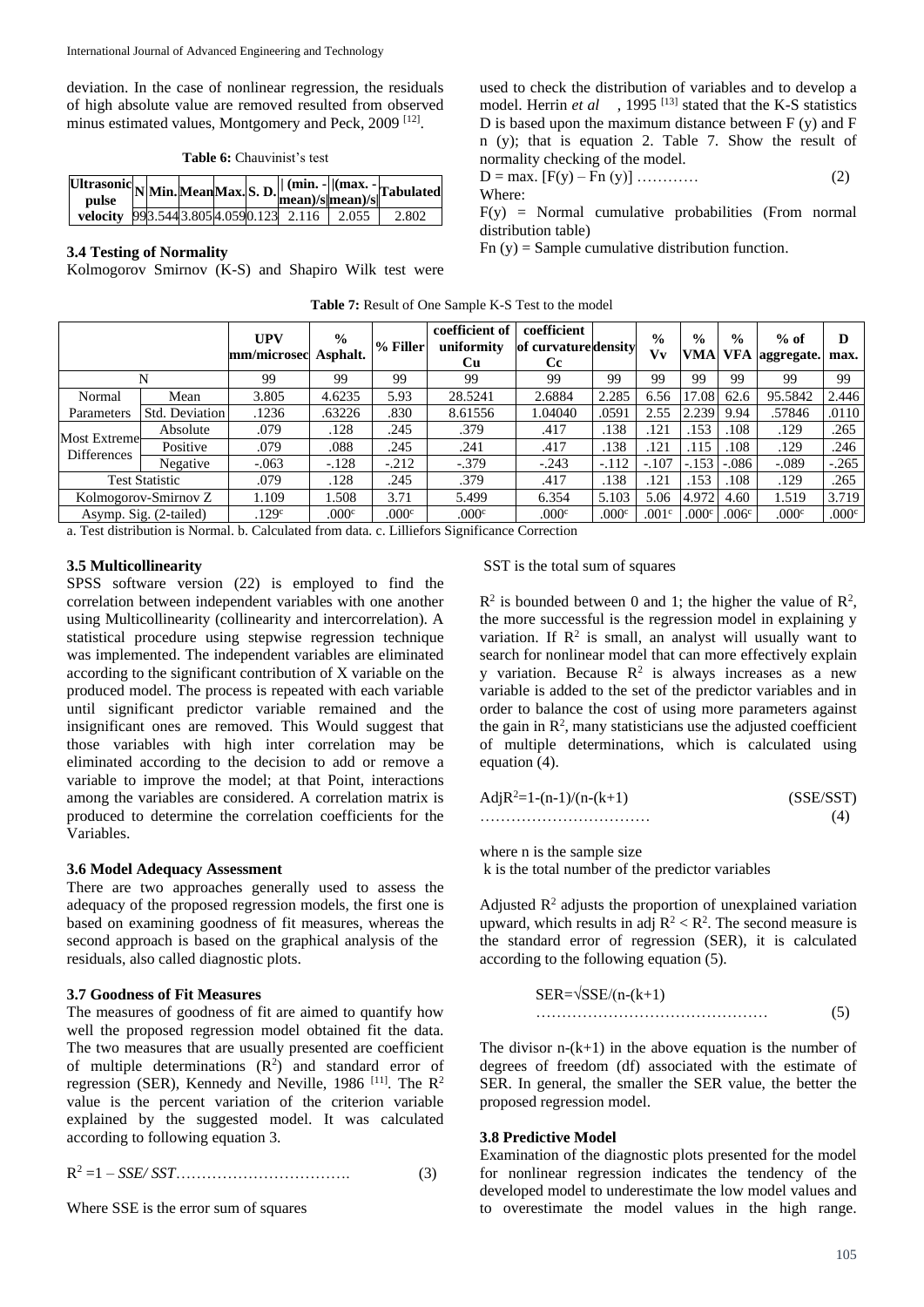Moreover, the predictive model produces negative values. Nonlinear relations are examined for Fig. 4. Results of the obtained stepwise regression analysis are presented in Table 8. The obtained  $R^2$  value is high and the standard errors of estimate is low. This is not the only reason; the almost nil difference in  $\mathbb{R}^2$  and standard error of Estimate is considered another good reason to the use of nonlinear.

**Table 8:** Statistical Summary for nonlinear regression Model

| Model No.                    | Explained Variation $(\mathbb{R}^2)$ Standard Error $(SE)$ |       |
|------------------------------|------------------------------------------------------------|-------|
| Ultrasonic pulse<br>velocity | 0.937                                                      | 0.031 |

# **4. Stepwise Regression model**

The best and commonly method used to determine parameter of prediction model is stepwise method, Kennedy and neville, 1986. This method computes the simple regression model for each independent variable. The independent variable is with the largest F-statistic, in other words, the smallest p-value is chosen as the first entering variable. SPSS software uses the F-statistics and the standard is usually set at F=3.8, which is chosen because the significant level is about 5 %. Tables 9 show the Coefficients and summary of stepwise regression for the model.



**Plot a:** UPV, predicted vs measured



Plot b: UPV, residual vs measured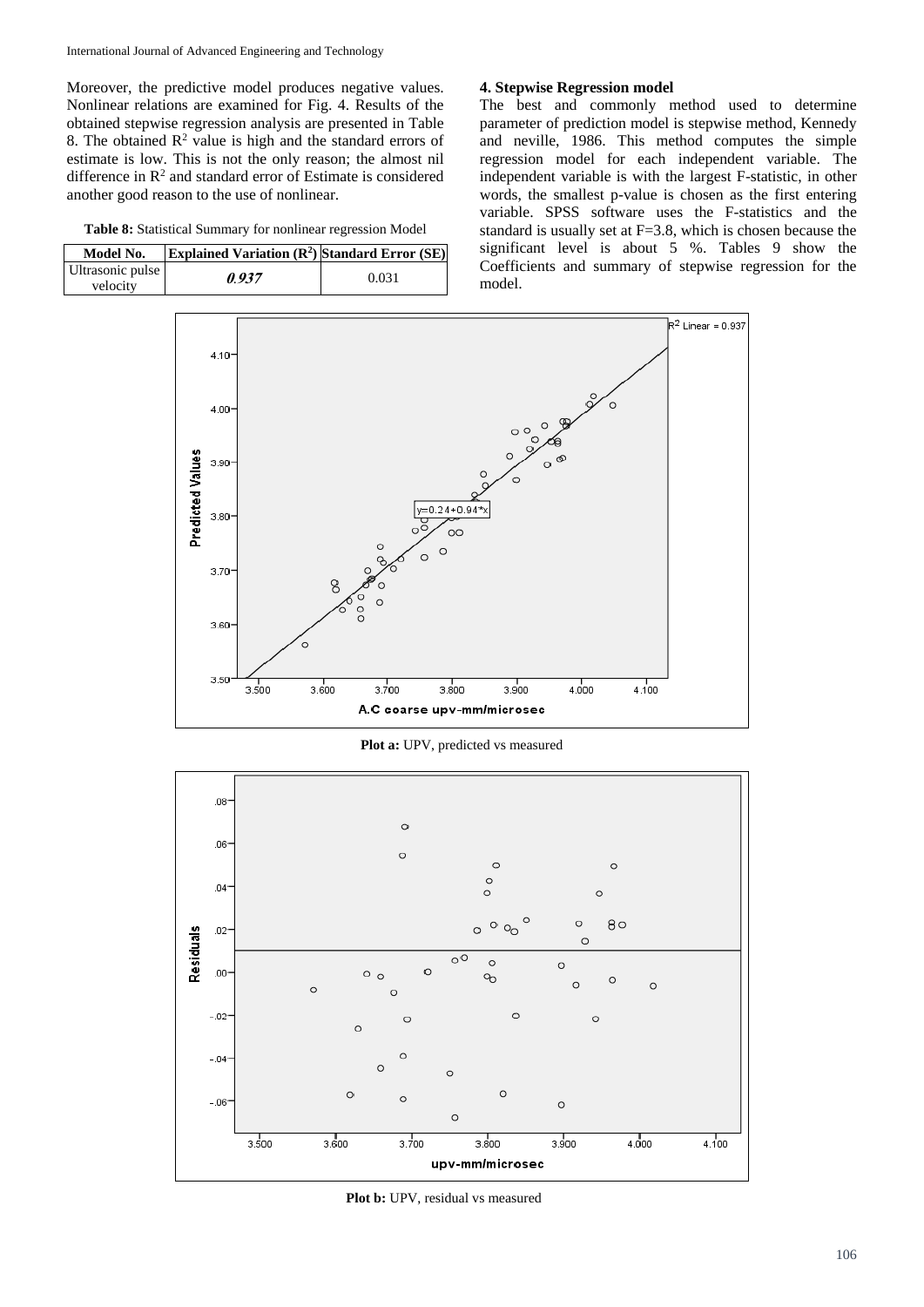

**Plot c:** UPV residual vs measured

**Fig 4:** diagnostic plots for nonlinear model

|  | <b>Table 9: Coefficients</b> |
|--|------------------------------|
|--|------------------------------|

| <b>Model</b>   |          |                   | Unsta dardized Coefficients Standardized Coefficients |          |      |                    |             |  |  | 95.0% Confidence Interval for B |  |
|----------------|----------|-------------------|-------------------------------------------------------|----------|------|--------------------|-------------|--|--|---------------------------------|--|
|                |          | <b>Std. Error</b> | <b>Beta</b>                                           |          | Sig. | <b>Loner Bound</b> | Upper Bound |  |  |                                 |  |
| 3(Constant)    | 15.318   | 2.800             |                                                       | 5.471    | 000  | 9.760              | 20.876      |  |  |                                 |  |
| D Max          | $-4.644$ | 1.138             | $-.415$                                               | $-4.079$ | .000 | $-6.903$           | $-2.384$    |  |  |                                 |  |
| A. C % coarse  | $-.124$  | .033              | $-.634$                                               | $-3.808$ | .000 | $-.189$            | $-0.59$     |  |  |                                 |  |
| Filler Content | 071      | .024              | .476                                                  | 2.954    | .004 | .023               | .118        |  |  |                                 |  |

A Ilanantlant Vsrishlaw A *r* MAMA i I PV-mmirnirrngarAntba

#### **4.1 Error analysis**

For nonlinear model goodness, the homoscedasticity hypothesis assumes that the error is with constant variance, the standardized residual scatter plot as solve the problem, and by setting the estimated values of dependent variable on x axis and plotting the difference of observed value and theoretical value on y axis which is standardized residual, we can decide the goodness of the model. The pattern plots as demonstrated in Fig. 5 is satisfactory and the residuals are randomly distributed.



**Fig 5:** Scatter plot of Standardized Residual

# **4.2 Variance analyses of ANOVA test**

To check the significant differences of the independent variable mean, the ANOVA is applied by F-test. The F -test called the test of linearity which is determined by a straight line the deviations of means. Table 10 shows the ANOVA test for the model. The results show statistically significant relation since the p-value is less than 0.05, thus the overall variables used in regression (independent variables) are effective on the dependent variable. By comparing the F ratio value with critical value from relative frequency distribution, the significances of results could be decided.

**Table 10:** ANOVA table for the model

| <b>Source</b>            | <b>Weighted Sum of</b><br><b>Squares</b> | df | Weighted<br><b>Mean Squares</b> |
|--------------------------|------------------------------------------|----|---------------------------------|
| Regression               | 2335.546                                 | 31 | 75.340                          |
| Residual                 | .072                                     |    | .007                            |
| <b>Uncorrected Total</b> | 2335.619                                 | 42 |                                 |
| <b>Corrected Total</b>   | 2.486                                    | 41 |                                 |

Dependent variable: A.C coarse UPV-mm/microseconds a a. R squared = 1 - (Residual Sum of Squares) / (Corrected Sum of  $Squares$ ) = . 971.

#### **4.3 Checking of R-critical**

A high correlation coefficient R value does not guarantee that the model fits the data well. The correlation between x and y is considered significant at the given probability level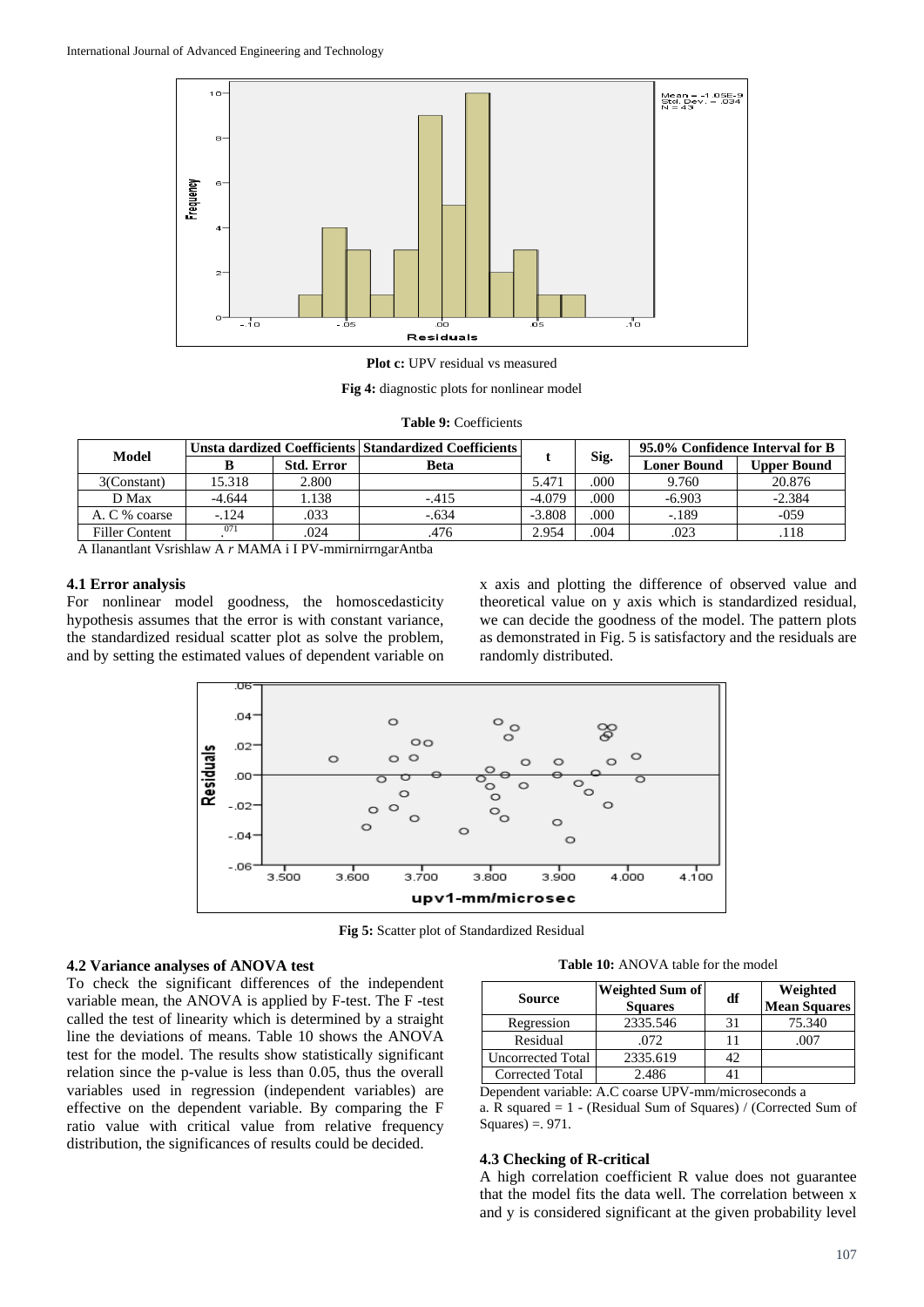when the calculated R exceeds the tabulated R value. Table 11 demonstrates the calculated and tabulated R- value.

**Table 11:** Tabulated R-values for the model

| <b>Dependent</b>             | R-calculated R-tabulated |       |  |
|------------------------------|--------------------------|-------|--|
| Ultrasonic pulse velocity 99 | 0.937                    | 0.196 |  |

# **4.4 Model Limitation**

The limitation of the data used to establish the model is presented in Table 12. The intention of the limitation is not to suggest that the modeling effort has not been successful. It merely serves to alert of the limitations of the data. Table 13 exhibits the developed model.

**Table 12:** The Intention of the limitation

| Model                                          | Maximum   Minimum |      | Mean  |  |
|------------------------------------------------|-------------------|------|-------|--|
| Ultrasonic pulse velocity<br>(mm/microseconds) | 2.74              | 1.88 | 2.297 |  |

**Table 13:** The Developed Model

| Dependent variable | Developed model                                                       |
|--------------------|-----------------------------------------------------------------------|
| Ultrasonic pulse   | $249 + 0.17$ A.C <sup>3</sup> - 15.8 F.C <sup>2</sup> -30.6 Vv + 0.84 |
| velocity           | V.M. $A^2$ + 0.181 V. F. A + 75.9 D max <sup>3</sup>                  |



**Fig 6:** Scatter plot for predicted and observed values **Fig 7:** Estimated Value of the Model

# **5. Conclusions**

Based on the limitations of the testing program, the following conclusions can be drawn.

1- The developed nonlinear statistical model can explain 93.7 % of the variations in ultrasonic pulse velocity among various volumetric properties of asphalt concrete.

2- The Filler content, the volume of voids and maximum theoretical Density exhibit high significant influence on ultrasonic pulse velocity among other studied parameters.

3- Such modeling is considered as a sustainable issue in predicting the volumetric properties of asphalt concrete, it can limit the testing requirements, time and cost of quality control.

# **6. References**

- 1. Jiang Z. Innovative nondestructive testing (NDT) for condition assessment of longitudinal joints in asphalt pavements. MSc Thesis, University of Waterloo, Ontario, Canada, 2007.
- 2. Quintus H, Rao C, Minchin R, Nazarian S, Maser K,

# **4.5 Measured and Predicted data for the Model**

Fig. 6 shows the predicted vs. measured data for dependent variable, the model is considered good because of the small variance of the points measured as compared with predicted values. Table 14 shows the statistics of the model data.

**Table 14:** Model Statistics

| <b>Variable</b>              | N  | Std.<br>deviation |  | Min. Max. mean $\mathbb{R}^2$ | <b>SEE</b> |
|------------------------------|----|-------------------|--|-------------------------------|------------|
| Ultrasonic<br>pulse velocity | 99 | 0.118             |  | $3.55$ 4.03 3.815 0.937 0.031 |            |

# **4.6 Validation of the Developed Model**

The graphic plotting of observed and estimated data is a most useful method of evaluating the overall performance of a regression equation. If the point which result from the plot of estimated with observed data tend to stand nearby the line drawn at 45°, then the result model is considered satisfactory. This can be done by data splitting in to two sets. 70% of data are used to build the models and 30% of it is used for the validation process. Fig. 7 show the resulting plot.



Prowell B. *et al* NDT Technology for quality assurance of HMA pavement construction. NCHRP Report 626, 2009.

- 3. Sarsam SI, Kadium NS. Feasibility of Using Pulse Velocity to Evaluate Asphalt Concrete Properties. Journal of Advances in Civil Engineering and Construction Materials. 2018; 1(1):51-63.
- 4. Witczak MW, Kaloush K, Pellinen T, El-Basyouny M, Von Quintus H. Simple Performance Test for Superpave Mix Design, NCHRP Report 465, Transport Research Board, Washington DC, 2002.
- 5. Majhi D, Karmakar S, Roy T. Reliability of ultrasonic pulse velocity method for determining dynamic modulus of asphalt mixtures. ICEMS 2016, Materials Today: Proceedings 4, 2017, 9709-9712.
- 6. Terzi S, Karasahin M, Gokova S, Tahta M, Morova N, Uzun I. *et al* Asphalt concrete stability estimation from nondestructive test methods with artificial neural networks. Neural Computing & Applications. 2013; 23(3-4):989-997.